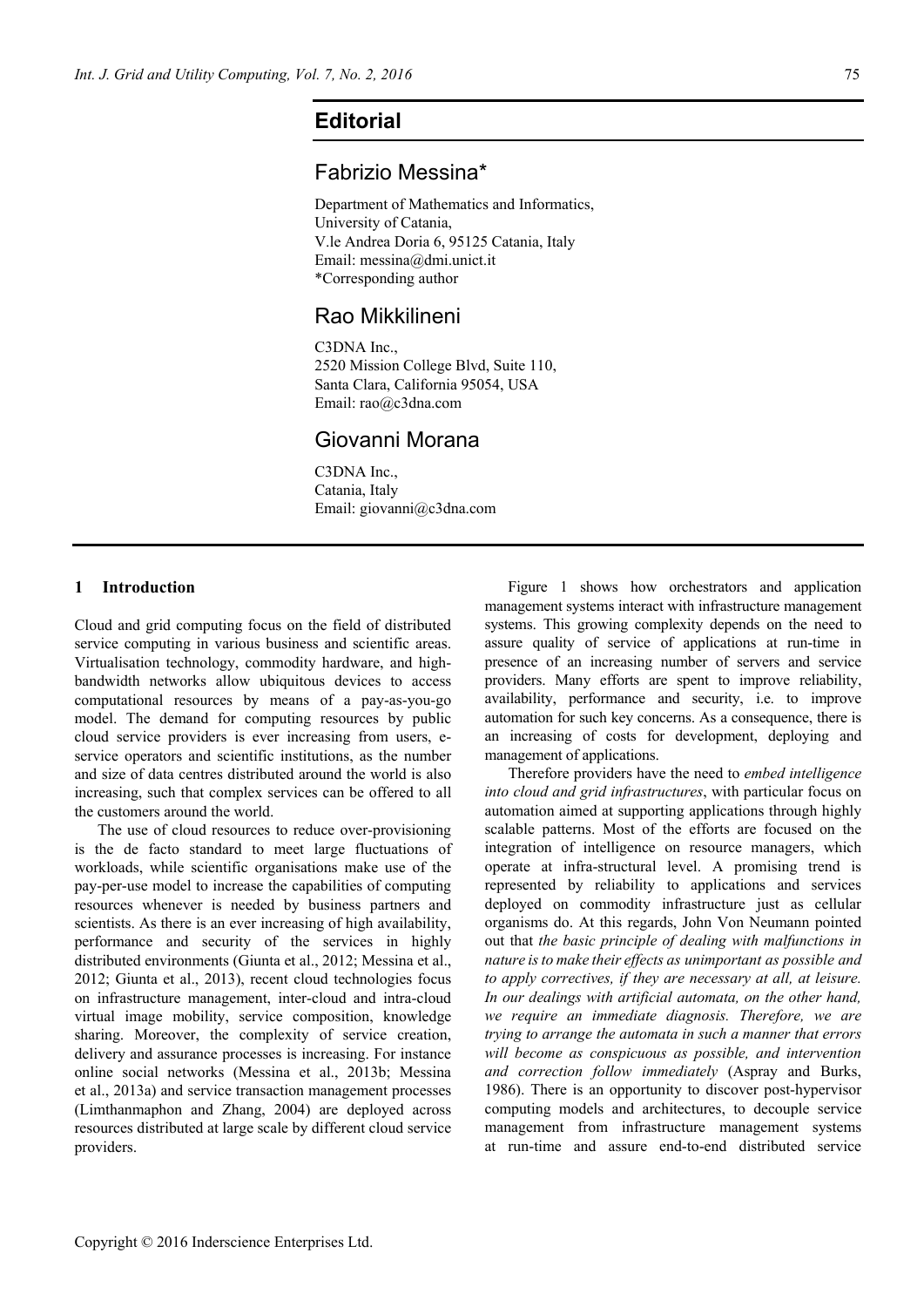transaction safety and survival. At the same time we think that the current complexity cliff must be avoided as much as possible: as Cockshott et al. (2012) observed, *the key property of general-purpose computer is that they are general purpose. We can use them to deterministically model any physical system, of which they are not themselves a part, to an arbitrary degree of accuracy. Their logical limits arise when we try to get them to model a part of the world that includes themselves.* 

Any new computing models, management models(Messina et al., 2014a; Messina et al., 2014b) and programming models (Messina et al., 2007; Messina et al., 2013d; Messina et al., 2013c) aimed at integrating computations must support concurrency, mobility and synchronisation in order to execute distributed processes with global policy based management and local control. We must find ways to cross the Turing barrier (Turing, 1936; Mikkilineni, 2012) to deal with dynamic distributed processes (concurrency, synchronisation) at large scale. This will lead to bring together development and operations (DevOps) with a new approach to integrate functional and non-functional requirements of dynamic process management.

With WETICE-2009 we started to *analyse current trends in cloud computing, identify long-term research themes and facilitate collaboration in future research in the field that are not dictated or driven by the prototypical short term profit driven motives of a particular corporate entity* (Mikkilineni, 2012; Mikkilineni and Morana, 2013; Mikkilineni and Morana, 2012; Mikkilineni and Morana, 2011; Sarathy et al., 2010; Mikkilineni, 2009).

The 2014 edition of the track on the *Convergence of Distributed Clouds, Grids and their Management* embraced

the need to develop and deploy *intelligent systems* to support new programming models and technologies for distributed grid and cloud computing centres at large scale. We focused on emerging infrastructures, middlewares, framework to support unified and federated utility computing infrastructures by embedding intelligent systems and innovative solutions to support the integration of grid and cloud systems. This led us to bring several interesting contributions on several fields, which have been expanded through further investigations. These works will be briefly discussed in the next section.

### **2 Summary of the contributions**

Seven papers were selected owing to their quality and interesting topics concerning management of cloud and grid computing systems, i.e. complexity reduction by means of intelligent systems, algorithmic and scalable infrastructure solutions. Some of them address issues related to the management of the infrastructure, e.g. cognitive distributed computing or VM clustering. Intelligent, autonomous systems have been adopted for SLA negotiation and grid scheduling. Scientific computing has been taken into account, especially to bridge the gap between state-of-the-art of cloud infrastructures for scientific organisations and common, consolidated programming practices. The problems arising from the huge amount of information collected into cloud data centres, e.g. clustering, have been also addressed. In the following we provide a short summary of each contribution, to highlight the significance of the work.



**Figure 1** The complexity of application quality of service assurance using inter-cloud and intra-cloud virtual machine image management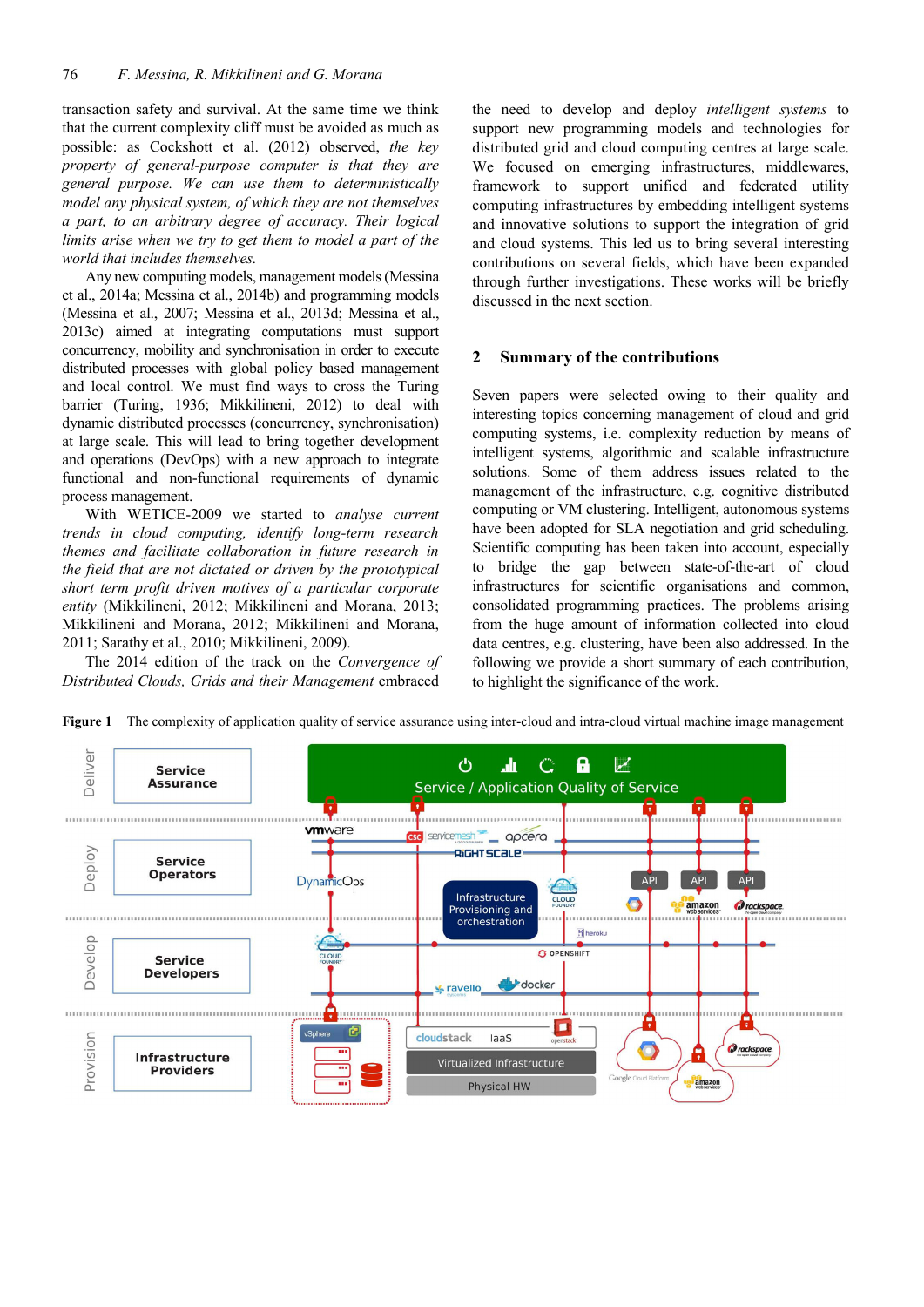*A novel near-parallel version of k-means algorithm for ndimensional data objects using MPI* deals with the problem of the exponential growing of data, which leads to huge bunches of information of different nature. It is presented an investigation on the use of fast techniques to discover and extract information from data pools. In particular, the main advantages of the k-means algorithm, which clusters data according to its main characteristics, are discussed. A fully parallel version for 1-dimensional objects, and in addition, a near-parallel approach for n-dimensional objects, is presented and discussed. The experimental results are interesting. Indeed, results studied for 1-dimensional objects are in-line with the theoretical outcomes, therefore, the authors have proved the correctness and the effectiveness of the developed technique. Moreover, experimental results for n-dimensional objects are very close with the outcome of the original sequential k-means, such that the authors could accept them as they are. The authors also propose to develop, in a future work, a variation of this algorithm in order to apply on non-numerical data, i.e. text, Boolean, raw text like names.

The authors of *Cognitive distributed computing: a new approach to distributed data centres with self-managing services on commodity hardware* continue to investigate how developing new computing models can bring a further contribution in reducing the complexity and create posthypervisor inter-cloud and intra-cloud application and service transaction management. The main addressed problem is that there is a growing recognition that current infrastructure-centric deployment and management of web-scale applications is not able to scale and meet the demands of changing workloads and increasing demands on application availability, mobility and security. As a consequence, the authors have developed new management and programming models with a novel distributed intelligent managed element (DIME) network architecture to provide end to end service visibility and control across distributed utility computing infrastructures. The result is very interesting because their approach allows them to decouple application and service transaction management from myriad distributed infrastructure management and virtual machine movement at run-time, enabling policy based, secure-service mobility across physical servers or virtual machines deployed in data centres or public clouds. They show the advantage of using the new architecture by discussing an implementation of a web-stack provided with self-repair, auto-scaling, live-migration and end-to-end service transaction security. The authors finally remark that *the ability to dynamically change processes and the relationships between them is an important capability for enabling enterprises to function in the hyper-competitive, highly dynamic, on-demand business environment of today*, and that *the new approach using DNA unifies managing the life of a computation using the vital sign abstractions in the Cognitive Container and managing the intent of computations using the Cognitive Container networks and their management*.

In the paper entitled *A multi-agent protocol for servicelevel agreement negotiation in cloud federations*, the authors dealt with the need of assisting federated cloud providers when negotiating SLA across different sites at large scale. In particular, they designed a multi-agent SLA negotiation protocol which does not need a common global agent ontology, because the protocol takes into account different concerns related to the understanding of semantic and technical terms, and the knowledge about the agent abilities on semantic and technical terms are shared among the cloud federation. In order to show the advantages of the proposed approach, they discuss an example of the protocol.

As grid computing is nowadays used in many scientific organisations (also in conjunction with public cloud computing centres), the authors of *A hybrid particle swarm optimisation-genetic algorithm applied to grid scheduling* have been exploring the scheduling problems in order to make efficient use of the available grid resources, which allows to limit the use of external (cloud) resources, thus allowing scientific organisations to have a higher level of autonomy. In particular, the work focuses on the application of the particle swarm optimisation (PSO) meta-heuristic to the scheduling of independent users' jobs on grids, showing that the PSO method can achieve satisfactory results in simple problem instances, but it has a tendency to stagnate around local minima in high-dimensional problems. Therefore the authors propose a novel hybrid particle swarm optimisation-genetic algorithm (H\_PSO) method in order to increase swarm diversity when a stagnation condition is detected. They have shown that H\_PSO can successfully improve the scheduling solution.

Another interesting work in the field of scientific computing is entitled *A framework for cloud-aware development of bag-of-tasks scientific applications*, on which the authors give a contribution to exploit the potential of cloud computing for scientific applications. They designed and developed a friendly environment, able to exploit cloud scalability and to provide fault tolerance. In particular, they present an interesting framework built on the top of a cloud-aware platform (mOSAIC) for the development of bag-of-tasks scientific applications. Their contribution is different from other work as the resulting solution makes it fairly easy for a scientist to develop and to run applications on the cloud with scalability and faulttolerance provided out-of-the box by the programming framework. Finally, they point out that communication, synchronisation, scalability and fault- tolerance are provided by the framework and by the underlying platform, so they do not present an issue to the developer.

The authors of the paper *DynamoGraph: extending the Pregel paradigm for large-scale temporal graph processing* focus on the interesting applications of large-scale temporal graphs, which can serve as a model in many scientific scenarios, like studies on online social networks, research interest in gathering and analysing data about human behaviour and interaction. Temporal graphs gain attraction in the analysis of dynamic processes in social networks. In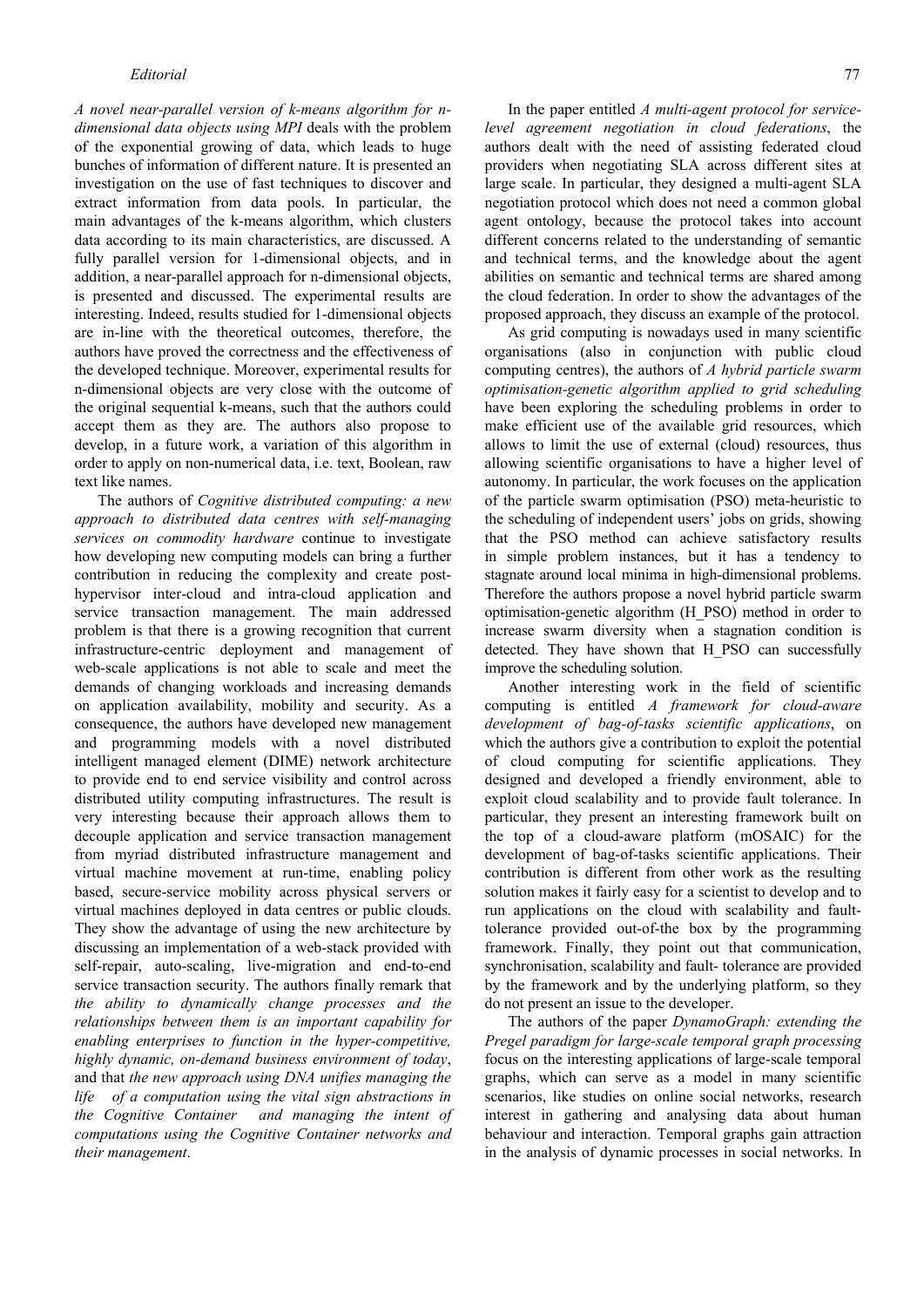their work a cloud-based distributed processing framework extending the Pregel paradigm for large-scale temporal graphs is presented. The work is motivated by the fact that using computing resources in the cloud allows applications designed for analysis to be scalable and prepared to scale for the massive datasets that occur, e.g. in social network analysis. Their contribution allows scientists to use a Pregel-style processing paradigm to process large-scale social network data without incurring into limitations like, e.g. lack support for temporal graphs, or support datasets of limited size only.

Authors of *A comparison of techniques to detect similarities in cloud virtual machines* deal with scalability in monitoring and management of cloud data centres by a novel approach that focuses on the clustering of virtual machines (VMs) exhibiting similar behaviour. They studied existing solutions for automatic VM clustering, stating that they present some important drawbacks that hinder their applicability to real cloud scenarios. They start from two considerations. The first one is that existing solutions show a trade-off between the accuracy of the VMs clustering and the computational cost of the automatic process. The latter is represented by the fact that their performance shows a strong dependence on specific technique parameters. Their approach is designed to overcome the issues above. They make use of a Mixture of Gaussians (MoGs) together with the Kullback Leiber divergence to model similarity between VMs. They also provide a thorough experimental evaluation of the proposal and of existing techniques to identify the most suitable solution for different workload scenarios.

#### **3 Conclusions**

From the 2014 edition, the track on the Convergence of Distributed Clouds, Grids and their Management exploits a trend aimed at developing and deploying intelligent systems for distributed grid and cloud at large scale. Authors mostly focused on infrastructure management to support the composition of unified and federated utility computing infrastructures by embedding intelligent systems and smart solutions. This issue includes several interesting contributions focusing on the management of cloud and grid computing systems, especially for complexity reduction. Some interesting works concern cognitive distributed computing and intelligent, autonomous systems. We finally point out that scientific computing has received much interest, with the aim of bridging the gap between state-of-the-art of the support of cloud infrastructures for scientific organisations and consolidated programming practices.

#### **References**

- Aspray, W. and Burks, A. (1986) *Papers of John Von Neumann on Computing and Computer Theory*, MIT Press Cambridge, MA, USA.
- Cockshott, P., Mackenzie, L.M. and Michaelson, G. (2012) *Computation and its Limits*, Oxford University Press.
- Giunta, R., Messina, F., Pappalardo, G. and Tramontana, E. (2012) 'Augmenting a web server with QoS by means of an aspectoriented architecture', *IEEE 21st International Workshop on Enabling Technologies: Infrastructure for Collaborative Enterprises (WETICE)*, pp.179–184.
- Giunta, R., Messina, F., Pappalardo, G. and Tramontana, E. (2013) 'Kaqudai: a dependable web infrastructure made out of existing components', *IEEE 22nd International Workshop on Enabling Technologies: Infrastructure for Collaborative Enterprises (WETICE)*, pp.146–151.
- Limthanmaphon, B. and Zhang, Y. (2004) 'Web service composition transaction management', *Proceedings of the 15th Australasian Database Conference*, Vol. 27, Australian Computer Society, Inc., pp.171–179.
- Messina, F., Pappalardo, G. and Santoro, C. (2012) 'Decentralised resource finding in cloud/grid computing environments: a performance evaluation', *IEEE 21st International Workshop on Enabling Technologies: Infrastructure for Collaborative Enterprises (WETICE)*, pp.143–148.
- Messina, F., Pappalardo, G. and Santoro, C. (2013c) 'Complexsim: a flexible simulation platform for complex systems', *International Journal of Simulation and Process Modelling*, Vol. 8, No. 4, pp.202–211.
- Messina, F., Pappalardo, G. and Santoro, C. (2013d) 'Integrating cloud services in behaviour programming for autonomous robots', *Algorithms and Architectures for Parallel Processing*, Springer, pp.295–302.
- Messina, F., Pappalardo, G. and Tramontana, E. (2007) 'Design and evaluation of a high-level grid communication infrastructure', *Concurrency and Computation: Practice and Experience*, Vol. 19, No. 9, pp.1299–1316.
- Messina, F., Pappalardo, G., Rosaci, D. and Sarné, G.M. (2014a) 'A trust-based, multi-agent architecture supporting inter-cloud VM migration in IaaS federations', *Internet and Distributed Computing Systems*, Springer International Publishing, pp.74–83.
- Messina, F., Pappalardo, G., Rosaci, D. and Sarné, M.G. (2014b) 'An agent based architecture for VM software tracking in cloud federations', *8th International Conference on Complex, Intelligent, and Software Intensive Systems (CISIS)*, IEEE, pp.463–468.
- Messina, F., Pappalardo, G., Rosaci, D., Santoro, C. and Sarné, G.M.L. (2013a) 'A distributed agent-based approach for supporting group formation in P2P e-learning', *AI\* IA 2013: Advances in Artificial Intelligence*, Volume 8249 of *Lecture Notes in Computer Science*, Springer, pp.312–323.
- Messina, F., Pappalardo, G., Rosaci, D., Santoro, C. and Sarné, G.M.L. (2013b) 'HySoN: a distributed agent-based protocol for group formation in online social networks', *Multiagent System Technologies*, Springer, pp.320–333.
- Mikkilineni, R. (2009) 'WETICE 2009 first workshop on collaboration and cloud computing', *18th IEEE International Workshops on Enabling Technologies: Infrastructures for Collaborative Enterprises, 2009. WETICE'09*, pp.28–32.
- Mikkilineni, R. (2012) 'Going beyond computation and its limits: injecting cognition into computing', *Applied Mathematics*, Vol. 3, No. 11A, pp.1826–1835.
- Mikkilineni, R. and Morana, G. (2011) 'Convergence of distributed clouds, grids and their management track report – CDCGM 2011', *20th IEEE International Workshops on Enabling Technologies: Infrastructure for Collaborative Enterprises (WETICE)*, pp.94–97.